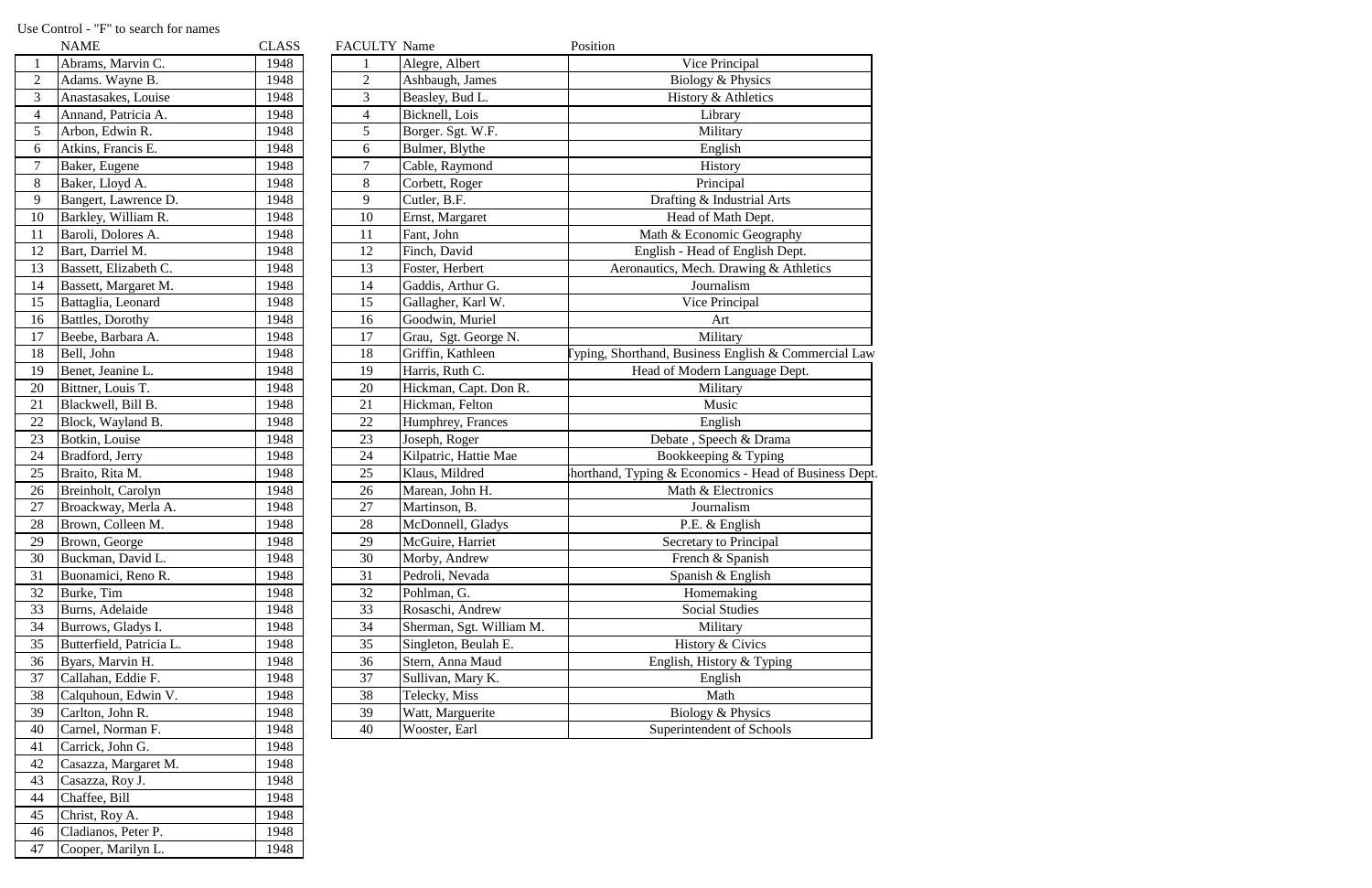| 48 | Corporon, Eugene S.    | 1948 |
|----|------------------------|------|
| 49 | Coughlin, Phyllis F.   | 1948 |
| 50 | Courtwright, Mayne E.  | 1948 |
| 51 | Cowan, William G.      | 1948 |
| 52 | Cozzalio, Jean A.      | 1948 |
| 53 | Cranor, Joyce E.       | 1948 |
| 54 | Cunningham, Dorothy L. | 1948 |
| 55 | Curtis, Natalie L.     | 1948 |
| 56 | Daniel, Joy M.         | 1948 |
| 57 | Davis, Jim P.          | 1948 |
| 58 | Dean, Betsy W.         | 1948 |
| 59 | Dempsey, Earle V.      | 1948 |
| 60 | Demuth, Jeanne         | 1948 |
| 61 | DePrati, Gloria A.     | 1948 |
| 62 | Dierlamm, Norman H.    | 1948 |
| 63 | Dohr, Raymond P.       | 1948 |
| 64 | Eads, Donald L.        | 1948 |
| 65 | Eccles, Franklin       | 1948 |
| 66 | Edwards, Jack G.       | 1948 |
| 67 | Engel, William F.      | 1948 |
| 68 | Enney, Shirley         | 1948 |
| 69 | Esparaza, Mary Jane    | 1948 |
| 70 | Etcheto, James J.      | 1948 |
| 71 | Falconieri, George D.  | 1948 |
| 72 | Finger, Bill L.        | 1948 |
| 73 | Finger, Bob W.         | 1948 |
| 74 | Forman, William N.     | 1948 |
| 75 | Foster, Frank H.       | 1948 |
| 76 | Franzman, Rodney C.    | 1948 |
| 77 | Frost, Odile           | 1948 |
| 78 | Fulton, Florence I.    | 1948 |
| 79 | Gallienne, Sally M.    | 1948 |
| 80 | Gammans, Barbara J.    | 1948 |
| 81 | Garcia, Natalio        | 1948 |
| 82 | Gee, Henry             | 1948 |
| 83 | Gerbatz, Mary Jo       | 1948 |
| 84 | Gibson, Gordon G.      | 1948 |
| 85 | Ginocchio, Wilma R.    | 1948 |
| 86 | Girola, Helen L.       | 1948 |
| 87 | Given, Patricia A.     | 1948 |
| 88 | Goff, Rodlin           | 1948 |
| 89 | Goni, Lorraine T.      | 1948 |
| 90 | Graham, Charles R.     | 1948 |
| 91 | Greenfield, Marian L.  | 1948 |
| 92 | Gulling, Barbara       | 1948 |
| 93 | Gumbert, Barry G.      | 1948 |
| 94 | Haggert, Nancy P.      | 1948 |
| 95 | Haines, Homer P.       | 1948 |
| 96 | Hale, Carmelita F.     | 1948 |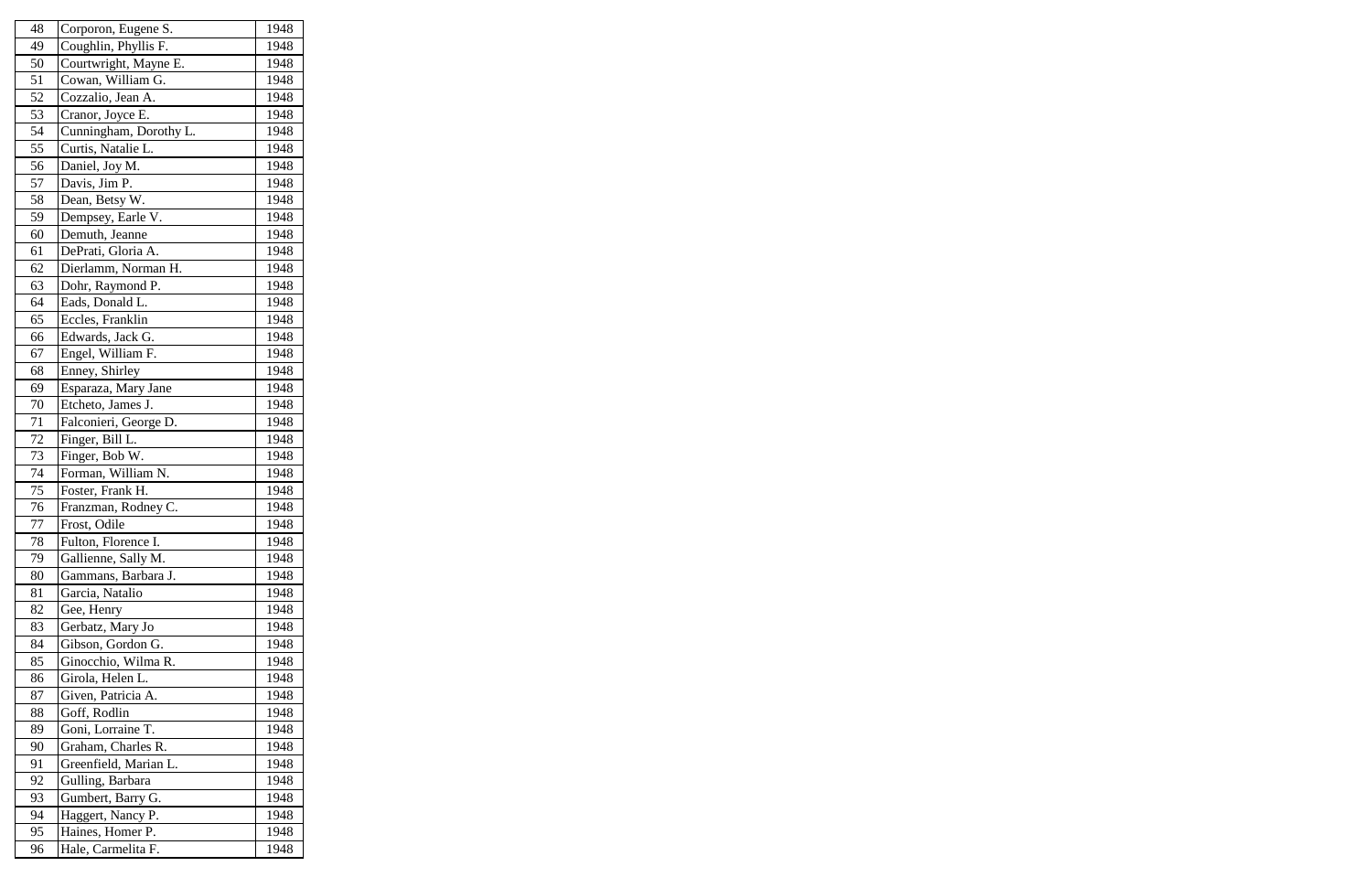| 97  | Hall, William D.        | 1948 |
|-----|-------------------------|------|
| 98  | Hananouchi, Mike M.     | 1948 |
| 99  | Hancock, Ed L.          | 1948 |
| 100 | Harlan, Gilbert R.      | 1948 |
| 101 | Harris, Betty           | 1948 |
| 102 | Hayes, Doris            | 1948 |
| 103 | Heath, Lois             | 1948 |
| 104 | Hedges, Robert R.       | 1948 |
| 105 | Heward, Dorothy A.      | 1948 |
| 106 | Heyliger, Kenneth S.    | 1948 |
| 107 | Hoagland, Alice M.      | 1948 |
| 108 | Holamn, Bobby D.        | 1948 |
| 109 | Holland, Dale L.        | 1948 |
| 110 | Hudgens, Robert L.      | 1948 |
| 111 | Hunter, Elaine C.       | 1948 |
| 112 | Hursh, Jack P.          | 1948 |
| 113 | Jenni, Gordon R.        | 1948 |
| 114 | Johnson, Daryl N.       | 1948 |
| 115 | Johnson, Verlita L.     | 1948 |
| 116 | Kajans, Fred A.         | 1948 |
| 117 | Kerstetter, Theodore H. | 1948 |
| 118 | Kofoed, Leslie V.       | 1948 |
| 119 | Kornmayer, Mardelle L.  | 1948 |
| 120 | Kremen, Thelma          | 1948 |
| 121 | Krone, Robert M.        | 1948 |
| 122 | Kurtis, Thomasine T.    | 1948 |
| 123 | Kuykendall, Velma J.    | 1948 |
| 124 | Laird, Nancy E.         | 1948 |
| 125 | Lanahan, William J.     | 1948 |
| 126 | Lane, Beth A.           | 1948 |
| 127 | Larty, Norine J.        | 1948 |
| 128 | Lehenbauer, Philip A.   | 1948 |
| 129 | Linscott, Catherine R.  | 1948 |
| 130 | Lomperis, Catherine     | 1948 |
| 131 | Lundy, Joan             | 1948 |
| 132 | MacDonald, George W.    | 1948 |
| 133 | MacDonald, June A.      | 1948 |
| 134 | Mackey, John D.         | 1948 |
| 135 | MacPhee, Doris C.       | 1948 |
| 136 | Magee, Maureen E.       | 1948 |
| 137 | Marcer, William D.      | 1948 |
| 138 | Marshall, Jackie H.     | 1948 |
| 139 | McCarty, Vaughn         | 1948 |
| 140 | McCloud, Elliot E.      | 1948 |
| 141 | McCray, Berlien L.      | 1948 |
| 142 | McEwen, Mary E.         | 1948 |
| 143 | McFarlin, Peggy A.      | 1948 |
| 144 | McGowan, William D.     | 1948 |
| 145 | Meaker, Beverly B.      | 1948 |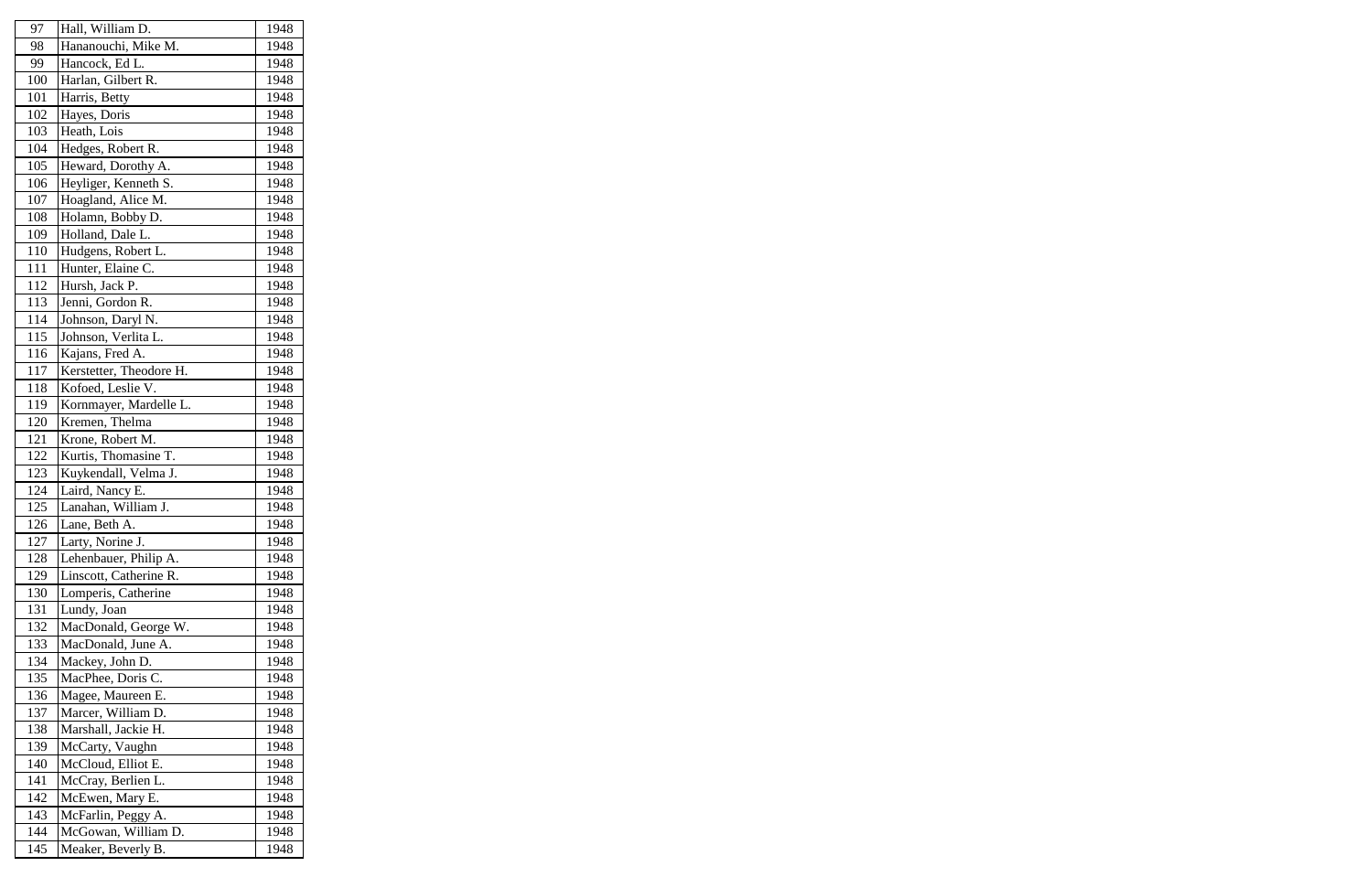| 146 | Melner, Joan H.         | 1948 |
|-----|-------------------------|------|
| 147 | Metzger, Joan L.        | 1948 |
| 148 | Meyers, Mickey          | 1948 |
| 149 | Miller, Beth            | 1948 |
| 150 | Miller, Charles K.      | 1948 |
| 151 | Miller, Marcella        | 1948 |
| 152 | Miller, Phyllis M.      | 1948 |
| 153 | Mitchell, Marilyn J.    | 1948 |
| 154 | Moore, Ronald A.        | 1948 |
| 155 | Munley, Theresa         | 1948 |
| 156 | Munoz, Rite R.          | 1948 |
| 157 | Nannini, Richard I.     | 1948 |
| 158 | Neff, Laura J.          | 1948 |
| 159 | Neuenswander, Alfred C. | 1948 |
| 160 | Nichols, Claude W.      | 1948 |
| 161 | Nyberg, Marlene J.      | 1948 |
| 162 | O'Brien, Patricia       | 1948 |
| 163 | Owen, Orville           | 1948 |
| 164 | Panicari, Carlo R.      | 1948 |
| 165 | Pedersen, Alton A.      | 1948 |
| 166 | Penman, Jack A.         | 1948 |
| 167 | Penrose, Marie G.       | 1948 |
| 168 | Peterson, Robert E.     | 1948 |
| 169 | Petroni, Donald V.      | 1948 |
| 170 | Pickens, Howard R.      | 1948 |
| 171 | Pierotti, Mary E.       | 1948 |
| 172 | Pinana, Dorothy A.      | 1948 |
| 173 | Porta, Mina M.          | 1948 |
| 174 | Quest, Virginia E.      | 1948 |
| 175 | Quilici, Jenny I.       | 1948 |
| 176 | Quilici, Nat E.         | 1948 |
| 177 | Ramsey, Robert T.       | 1948 |
| 178 | Rauhut, Michael M.      | 1948 |
| 179 | Ravera, Jeanette A.     | 1948 |
| 180 | Reading, Jac B.         | 1948 |
| 181 | Reuter, Greta L.        | 1948 |
| 182 | Rice, Alan L.           | 1948 |
| 183 | Richardson, Roxana      | 1948 |
| 184 | Riley, Audrey E.        | 1948 |
| 185 | Robustellini, Clara M.  | 1948 |
| 186 | Rovetti, Mary J.        | 1948 |
| 187 | Rovetti, Tosca L.       | 1948 |
| 188 | Rupp, Erma A.           | 1948 |
| 189 | Ryan, David B.          | 1948 |
| 190 | Sadler, George P.       | 1948 |
| 191 | Sampson, Phelan H.      | 1948 |
| 192 | Sauer, Laura M.         | 1948 |
| 193 | Savage, Leonard J.      | 1948 |
| 194 | Schindler, Ross J.      | 1948 |